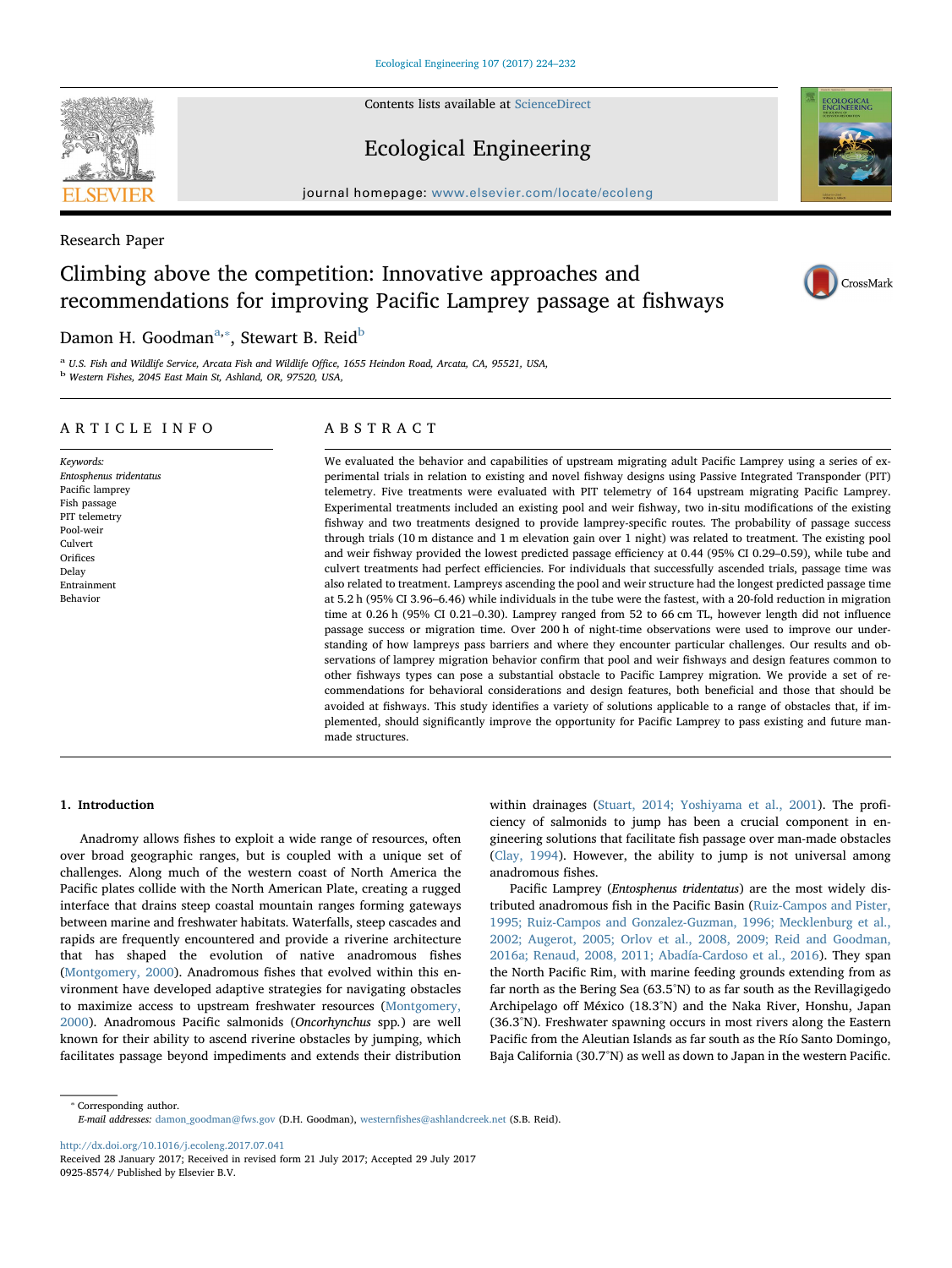Although Pacific Lamprey lack the ability to jump, they are observed in rivers upstream of natural waterfalls that limit the distribution of even the most athletic of salmonids ([Moser and Mesa, 2009; Goodman and](#page-8-4) [Reid, 2012](#page-8-4)).

While the anadromous Pacific Lamprey is widely distributed and generally sympatric with anadromous salmonids, it takes a different, and arguably more successful, approach to navigating impediments to upstream migration. Pacific Lamprey have evolved the ability to climb, using their suctorial mouths, a rare capability among fishes, and documented in perhaps only one other species of lamprey, Geotria australis [\(Kemp et al., 2009; Reinhardt et al., 2008; Tweed, 1987; Zhu](#page-8-5) [et al., 2011](#page-8-5)). They typically ascend subaerial, inclined and vertical wetted surfaces with an energetically efficient dyno-climbing behavior (derived from moutaineering terminology), attaching with their suctorial mouth, flexing their body in a waveform, then extending upward and reattaching by means of their mouth ([Zhu et al., 2011\)](#page-8-6). During climbing ascents, lampreys typically seek subaerial routes where lower velocities exist outside of primary flow, such as shallow flow or even splash zones, where they are partially or completely out of the water ([Miller, 2012; Petersen-Lewis, 2009](#page-8-7); Goodman and Reid, this paper). In natural settings, Pacific Lamprey are able to ascend even large obstacles like waterfalls (10 m vertical or greater), a skill which provides access to a range of habitats not accessible by jumping. However, their approach to passing obstacles requires smooth attachment points and rounded surfaces without acute angles, common in natural features, but not typically considered when designing artificial fishways [\(Keefer](#page-8-8) [et al., 2010](#page-8-8)).

Globally, lampreys are a growing conservation concern, with over half of the species in the Northern Hemisphere classified as extinct, endangered or vulnerable in at least part of their range ([Renaud, 1997](#page-8-9)). Pacific Lamprey are no exception, with populations declining and their distribution contracting, particularly in the southern extent of their range [\(Reid and Goodman, 2016a\)](#page-8-10). Habitat loss due to the lack of access to historic habitats, caused by dams and other man-made barriers, has been identified as one of the greatest threats to Pacific Lamprey during their time in freshwater and has substantially curtailed their distribution [\(Goodman and Reid, 2012](#page-8-11)). Low passage success has been observed at dams and other man-made obstacles even where fishways exist, highlighting the need to consider lamprey-specific needs [\(Moser](#page-8-12) [et al., 2002a; Jackson and Moser, 2012\)](#page-8-12). Appropriate strategies and designs for lamprey passage, incorporating the unique climbing abilities of Pacific Lamprey, have only recently been considered ([Moser et al.,](#page-8-13) [2015\)](#page-8-13).

Herein, we investigate behavior and performance of upstream migrating Pacific Lamprey at a series of experimental modifications to an existing fishway. We use Passive Integrated Transponder (PIT) telemetry to track the performance of individuals, coupled with observational studies to evaluate how lampreys approach passage within fishways. The scope of this assessment is limited to behavior of upstream migrating lampreys within fishways and does not evaluate other aspects of fishways that almost certainly affect lamprey migration (i.e. attraction efficiency, downstream migration, etc.). Results are discussed in the context of applying modifications to existing fishways and considerations for incorporating the needs of Pacific Lamprey into new designs.

#### 2. Materials and methods

## 2.1. Study site

The Eel River in northern California was named after its historically abundant Pacific Lamprey run by European settlers who mistook the abundant lamprey for eels due to their anguilliform bodies. It flows from south to north, entering the Pacific Ocean 150 km south of the Oregon-California border and is the third largest drainage in the state, covering 9540 km<sup>2</sup>. The river is known for its unstable geology and

highly variable discharge  $(0.3-21,300 \text{ m}^3/\text{s}$ ; USGS gauge 11477000).

This study was conducted at Cape Horn Dam, located on the Eel River 240 km upstream of the estuary, near the town of Ukiah, California (lat. 39.3861°, long. −123.1164°,WGS84, 463 m). Cape Horn Dam was constructed in 1907 and facilitates one of California's first inter-basin water diversions. The dam is 19 m in height (measured from bedrock base) and is used to divert water from the Eel River into the Russian River through a 3 km long wooden tunnel. The primary uses of the diverted water are agriculture and power generation. Cape Horn Dam is 20 km downstream of the artificial limit to anadromy at Scott Dam, a 42 m high storage facility, which is used to regulate streamflow for the inter-basin diversion and blocks approximately 90 km of anadromous habitat ([Venture Tech Network Oregon Inc.,](#page-8-14) [1982\)](#page-8-14).

All passage experiments and observations were conducted at a pool and weir fishway designed to aid salmon in passing Cape Horn Dam. The fishway was constructed in 1922 and was designed to provide upstream passage for Chinook Salmon (O. tshawytscha) and steelhead Rainbow Trout (O. mykiss). The primary passage features in the ladder are a series of 50 step pools, with each step approximately 25 cm tall and separated by pools of about 2 m in length and 1 m in depth within a mixed cement, bedrock and cobble channel. Steps are formed by wooden board weirs, held in place by vertical u-channels in concrete bulkhead walls.

#### 2.2. Experimental trials

Passive Integrated Transponder (PIT) telemetry was used to evaluate Pacific Lamprey passage in relation to fishway design features. Custom PIT-tag interrogation antennas (hereafter, antenna) were constructed for the study using 3.8 cm diameter polyvinyl chloride (PVC) pipes, as described in [Reid and Goodman \(2016b\)](#page-8-15) and [Steinke et al.](#page-8-16) [\(2011\).](#page-8-16) The antennas were  $130 \times 61$  cm and sized to fit within channels separating fishway pools. Available lamprey passage routes in the study reaches all passed through antenna loops and were within 25 cm of antenna housing. Antennas were connected to a centralized multiplex radio-frequency identification transceiver that was run continuously during experimental trials (Biomark FS1001M-Mux).

Migrating Pacific Lampreys were netted while ascending the fishway entrance between April 5 and 7, 2016. Collections were made during a period when numerous lamprey were attempting to ascend the fishway and likely coincided with the peak of migration during that year. Glass encapsulated 12.5 mm PIT tags (Biomark FDX-B HPT12) were implanted to provide a unique identifier when individuals were detected by antennas. Tags were implanted in upstream migrating lampreys on the ventral mid-line below the first dorsal fin and anterior to the anus following [Reid and Goodman \(2016b\).](#page-8-15) Lampreys that were sexually ripe were not tagged or included in the study due to potential impacts on their reproductive success. After tagging and before experimental trials, lampreys were held for at least 24 h. in perforated plastic barrels (120 l) immersed in the fishway's shaded raceway and transferred to the release site in the afternoon prior to the nocturnal test period where they were kept submerged in the same barrels prior to release. For release, the submerged lid was removed to allow volitional exit from the barrel." We evaluated tag effects on lamprey survival and tag retention in 50 individuals held for a 3-week period and found no mortality or tag loss. Individuals used in the tag retention study were not used in experimental trials discussed below.

We evaluated lamprey performance in five treatments including the existing fishway and four modifications intended to improve lamprey passage [\(Fig. 1\)](#page-2-0).

1. Pool and weir (Control) – Each board weir raised the water surface elevation approximately 25 cm. Boards were standard dimensional wood (6.5 wide by 130 cm long) with square edges and were held in place by steel u-channels (5 cm deep by 7.6 cm wide). This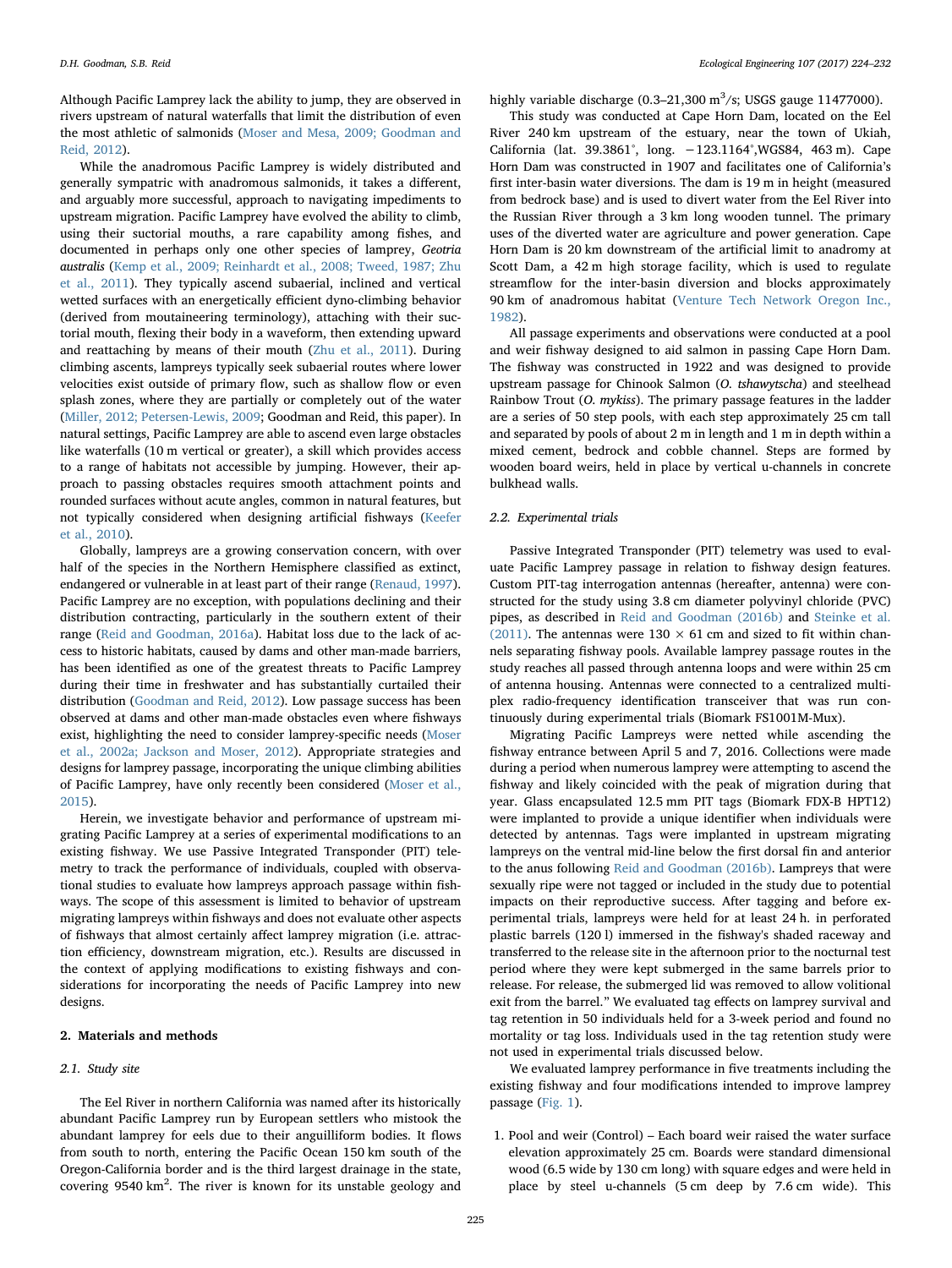$\overline{B}$ 

<span id="page-2-0"></span>D E

Fig. 1. Experimental treatments tested for passage performance. A indicates Control, B Gap, C Bulkhead, D Culvert, E Tube, F Inverted U. The Gap treatment is shown while the ladder water level has been dropped in order to show the modification that would otherwise be underwater. Image scale varies by treatment and weir boards are 130 cm (A,B,C and F), Culvert (D) is 16.5 cm diameter and Tube (E) is 10 cm diameter.

represents the existing conditions at the fishway. Velocities over the weirs varied from 0.92 to 1.18 m/sec and water depths from 20 to 24 cm in the test reach.

- 2. Bottom gap (Gap) Boards were raised off the bottom of the fishway by 10 cm to create a passage corridor for lampreys to travel along the bottom. Each weir had a single flat concrete step rising 15 cm above the downstream pool floor and beginning approximately 10 cm downstream of the weir boards. Velocities through the bottom gaps ranged from 1.74 to 2.25 m/sec in the test reach.
- 3. Rounded bulkhead (Bulkhead) A smooth, semi-rigid plastic sheet (0.65 cm thick) was wrapped around weir bulkheads and fit over weir boards that separated each pool, covering vertical angular edges and u-channels to provide a rounded, continuous surface intended to facilitate climbing around bulkheads either while submerged or along the water surface. Velocities ranged from 1.03 to 1.33 m/sec and water depth ranged from 21 to 24 cm over the board between the bulkheads. During the development of the bulkhead setup, lampreys often moved into gaps between bulkhead walls and the plastic wraps and then held. Before trials, we modified the design by filling gaps to eliminate holding areas.
- 4. Culvert 16.5 cm diameter galvanized culvert, with spiral corrugations of 0.6 cm amplitude and 3.8 cm wavelength. Water depth in
- the culvert was about 1 cm and flow rate was about 13 l/min.
- 5. Tube 10 cm inner diameter rigid, black Acrylonitrile Butadiene Styrene (ABS, Schedule 40) pipe. Water depth in the pipe was about 1 cm and flow rate was about 13 l/min.

We executed experimental trials to compare lamprey passage performance among treatments. All trials were conducted in a 10 m section of the fishway that gained 1 m in elevation over 10 m length. We established antennas at the upstream and downstream of the test section and no alternate routes were available for lampreys to ascend this section of the ladder [\(Fig. 2\)](#page-3-0). Each trail was initiated at dusk and terminated the following morning at sunrise. Trials of Control, Gap and Bulkhead treatments were executed sequentially (one trial per night) in a single section of the fishway and included a series of four weirs and pools. These trails were executed by placing 50 fish into the pool immediately downstream of the test section. Culvert and Tube treatments were tested sequentially, each tested by placing 31 fish within an immersed 10 cm inner diameter flexible polyvinyl chloride tube immediately downstream of the first antenna and restricted from migrating downstream by a net. In all trials, lampreys were provided a holding area downstream of the lowest antenna and volitional access to the test section. To participate in the experiment, tagged lampreys were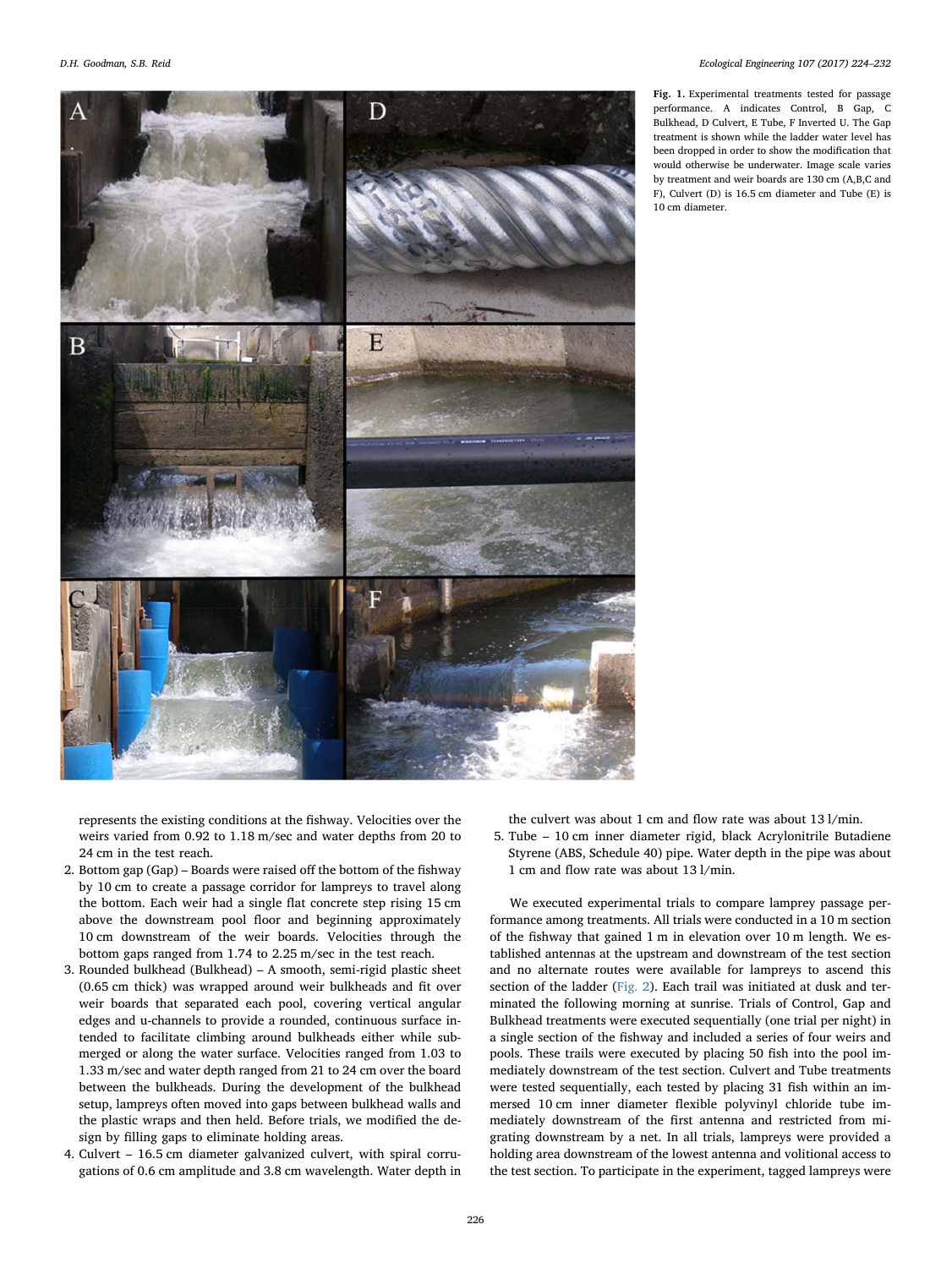<span id="page-3-0"></span>

Fig. 2. Plan view of the experimental fishway treatments used to test Pacific Lamprey passage performance. Pool and weir fishway treatments included Control, Gap, Bulkhead.

required to migrate from their release site past the downstream antenna. Lampreys that did not pass the downstream antenna were not included in the analysis. All trials were conducted between April 6 and 10, 2016. Over the study period, streamflow was a consistent  $0.31 \text{ m}^3/\text{s}$ within the fishway, and the daily mean water temperature ranged from 10.0 to 10.2 °C (California Data Exchange Center Station ID ELP).

Performance was evaluated as 1) the probability of successful passage once a lamprey entered past the lower antenna (passage success), and 2) the time necessary to pass through an experimental treatment (migration time). An individual was considered to successfully pass a treatment if it was detected at the lower antenna and the upper antenna within the same trial (one night). We considered passage times greater than one night to be unsuccessful due to the excessive migration delay that would result from passing dams such as Cape Horn Dam. An initial exploration of the probability of passage success as a function of treatment type revealed that all lampreys successfully ascended the Tube and Culvert treatments. Therefore analysis of passage success was limited to Control, Bulkhead and Gap fishway treatments. The analysis of passage success by treatment type and lamprey length was investigated using a binomial general linear model (GLM) with a logit link function ([Zuur et al., 2009](#page-8-17)). For individuals that were successful in passing a treatment type, migration time was calculated as the time of the first detection at the upper antennal minus the time of the last detection at the lower antenna. For fish that successfully ascended a treatment, we evaluated the effect of treatment and lamprey length on migration time. Initial data exploration identified a positively skewed distribution supporting the use of GLM with a gamma distribution and inverse link function [\(Zuur et al., 2009](#page-8-17)). All statistical modeling was conducted in R [\(R Core Team, 2015](#page-8-18)).

Not all fish released below study section attempted to move upstream, these individuals were considered non-participants and were not included in analyses. However, they were used to assess overall behavior within the fishway. To avoid potential bias in our analyses associated with repeat migrations, analyses were limited to initial ascents of a test section in the first test period by each individual.

### 2.3. Behavioral observations

Extensive qualitative observations were made by the authors during the development and execution of experimental trials, representing over 200 night-time hours viewing lamprey migration behavior at the facility, as well as many hours along the fishway in daytime. Observations of lamprey behavior were used in the development of the treatments, as well as interpretation of results in relation to behavior when navigating obstacles. These observations, while not all were quantified, are of considerable interest and valuable for the purpose of designing fishways that incorporate both behavior and capabilities in their design. A compilation of these observations is presented in the Results section.

### 2.3.1. Inverted U

Vertical inverted u-shaped fittings (Inverted U) were installed on all weirs in the fishway prior to the development of the treatments reported here. The stainless steel fittings were 15 cm wide, with a 21 cm diameter (10 cm radius curvature) and were placed over weir boards, extending down into the water on upstream and downstream sides of the weirs ([Fig. 1\)](#page-2-0). While lampreys used them in the absence of other modifications, our observations deemed them of limited benefit at improving passage in their initial configuration. For that reason, they were not formally tested, although we frequently observed their use by lampreys during general activities along the fishway outside the test reach.

#### 2.3.2. Burst-swimming

We estimated burst swimming success at a single un-modified weir where lampreys appeared to have considerable difficulty passing. Burst swimming was monitored by a single observer with an unobstructed view positioned 1 m directly above the weir. All observations were made on 11 May 2016 with a daily mean water temperature of 13.4 °C. We tallied the first 100 burst-swim attempts or lampreys attempting to ascend from one pool to the next and reached at least to the top of the board weir. Of these attempts those that passed into the upstream pool were considered successful and those that were swept downstream, a failure. At this weir, the water column velocity was 1 m/s (1.5–1.9 BL/ s), and depth of the overflow was 15 cm with a 15 cm drop between the top of the weir and pool below. The horizontal distance of flow path from the surface of the lower pool to a position where a lamprey could swim down into the upper pool was approximately 1.5 m.

## 3. Results

## 3.1. Experimental trials

A total of 164 individuals participated in experimental trials. Participation was 82% for Control, 64% for Gaps, 58% for Bulkhead and 100% for both Culvert and Tube. Length of lampreys that participated in the experiments ranged from 52 to 66 cm TL (mean = 59.43) and did not vary among treatment types (AOV,  $P > 0.426$ ).

The probability of lampreys successfully passing a trial varied by treatment type, but not an individual's length [\(Table 1\)](#page-4-0). All individuals challenged in the Tube and Culvert treatments participated and were successful in passing their respective trials ([Fig. 3\)](#page-4-1). The probability for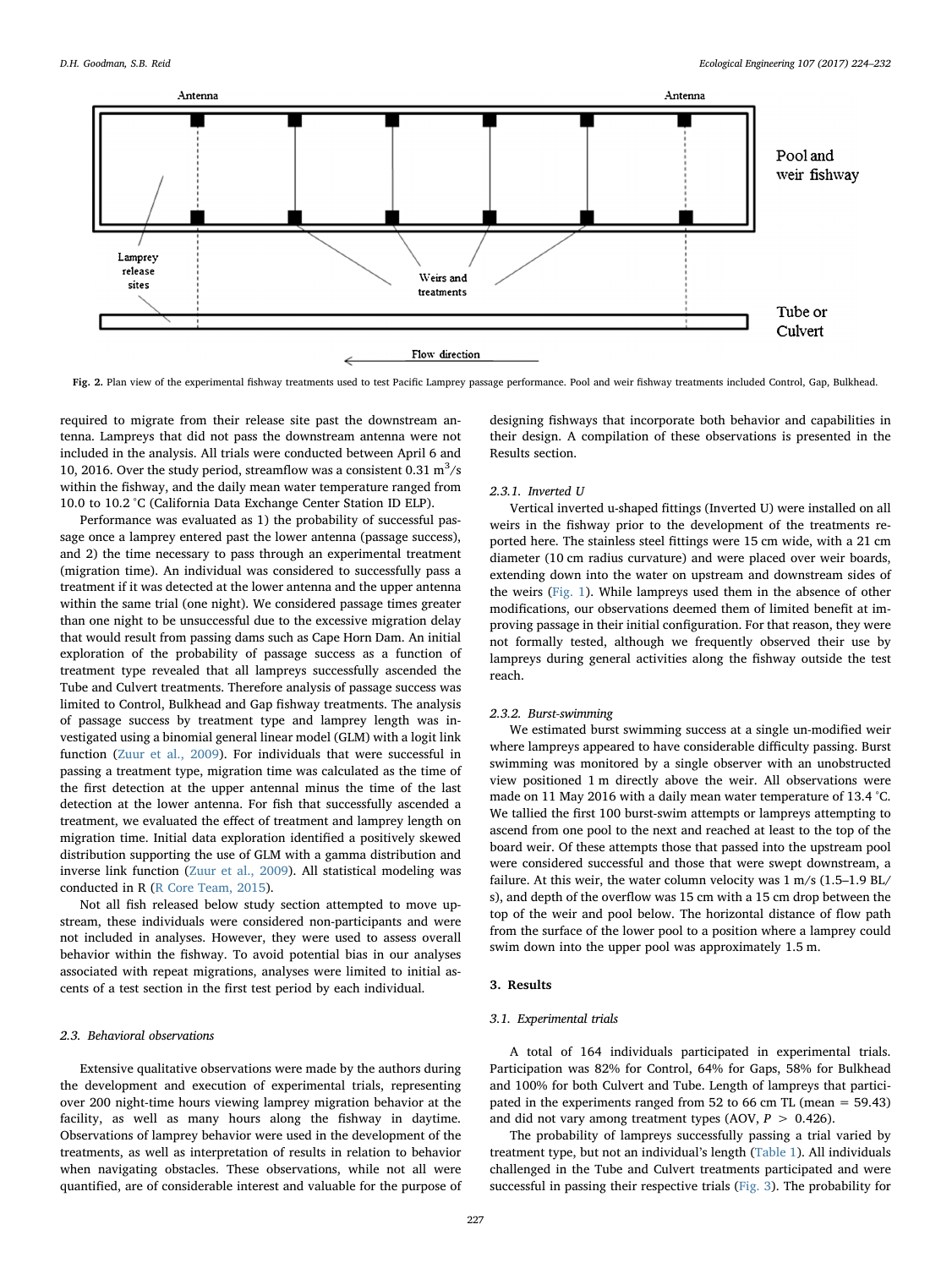#### <span id="page-4-0"></span>Table 1

Explanitory variable parameter estimates for the final GLM model predicting probability of passage success by treatment and lamprey length. Estimates are in logit-link scale. \*\* indicates strong evidence for parameter effect.

<span id="page-4-1"></span>

| Parameter                                   | Estimate                                                                     | SE                               | z value                             | Pr(> z )                         |    |
|---------------------------------------------|------------------------------------------------------------------------------|----------------------------------|-------------------------------------|----------------------------------|----|
| Control<br>Gap<br><b>Bulkhead</b><br>Length | 0.864<br>0.236<br>1.403<br>$-0.019$                                          | 4.400<br>0.475<br>0.539<br>0.074 | 0.196<br>0.497<br>2.603<br>$-0.253$ | 0.844<br>0.619<br>0.009<br>0.801 | ** |
| Prob. success                               | ä<br>$\frac{8}{1}$<br>0.6<br>0.4<br>$\tilde{c}$<br>$\overline{0}$<br>Control | Gap                              | <b>Bulkhead</b>                     | Culvert<br>Tube                  |    |

#### Treatment

Fig. 3. Migration success and predicted probability of migration success of Pacific Lamprey ascending experimental trials by treatment. Lampreys participating in the Culvert and Tube treatments had perfect passage success and therefore the values are not predicted. Error bars indicate 95% confidence intervals for Control, Gap and Bulkhead treatments.

successful passage of the Bulkhead modification was 0.76 (95% confidence interval [CI]: 0.92–0.60) and significantly greater than Control which had a passage probability of 0.43 (95% CI: 0.29–0.59). We found no significant difference between the Control and Gap treatments  $(P = 0.619)$ . Lamprey length did not have a significant effect on passage success ( $P = 0.801$ ).

Similar to the probability of passage success, we found evidence for the influence of treatment on migration time and no evidence for an effect of lamprey length ([Table 2\)](#page-4-2). We found overwhelming evidence supporting that all treatments reduced migration time over the Control treatment ([Fig. 4\)](#page-4-3). Tube had the shortest predicted migration time, with lampreys ascending the treatment in under 0.26 h. (95% CI: 0.21–0.30), a 20 fold improvement over Control estimated at 5.24 h. (95% CI: 3.97–6.50). Lamprey length did not have a significant effect on migration time ( $P = 0.585$ ).

Some 67% of tagged individuals moved downstream and out of the fishway after being released and were not documented re-entering the fishway. Some had participated in the tests and failed, others never attempted the test, and others had successfully passed the test reach but had encountered difficulty passing an upstream weir or challenge (e.g. barrier nets used in other projects).

#### <span id="page-4-2"></span>Table 2

Explanitory variable parameter estimates for final GLM model predicting migration time by treatement and lamprey length. Estimates are in the inverse-link scale. \*\*\* indicates overwhelming evidence for parameter effect.\*\* indicates strong evidence for parameter effect.

| Parameter | Estimate | SE    | z value  | Pr(> z )    |     |
|-----------|----------|-------|----------|-------------|-----|
| Control   | 0.433    | 0.442 | 0.980    | 0.329       |     |
| Gap       | 0.215    | 0.058 | 3.697    | < 0.001     | *** |
| Bulkhead  | 0.835    | 0.116 | 7.204    | ${}< 0.001$ | *** |
| Culvert   | 1.857    | 0.192 | 9.653    | < 0.001     | *** |
| Tube      | 3.724    | 0.366 | 10.173   | < 0.001     | *** |
| Length    | $-0.004$ | 0.007 | $-0.548$ | 0.585       |     |

<span id="page-4-3"></span>

Fig. 4. Predicted passage times of Pacific Lamprey ascending experimental trials by treatment. Error bars indicate 95% confidence intervals.

#### 3.2. Behavioral observations

#### 3.2.1. Inverted-U

Observations of lampreys using the Inverted U were made during general activities along the ladder, when the authors were walking along the fishway and would incidentally note a lamprey trying to pass the weir using the Inverted U. The Inverted U fittings had been placed in high velocity flow regions toward the center of the weir to avoid interference with the vertical u-channels, but this presented a number of challenges. Lampreys had difficulties finding the ramps in the high flows and spent considerable time searching. Also, once on the Inverted U fittings, individuals often moved to the edge, where they lost suction, or were swept off the side of the vertical ramps by currents, causing them to fall back to the previous pool. The radius of curvature (10 cm) of the Inverted Us also appears to be problematic based on our observations. Once an individual's head had passed the apex, the propulsive force vector of the tail and body (upward) was opposite the desired swim direction of the head (downward), greatly reducing their ability to pass the velocity barrier and reach calm water upstream and below the top of the weir.

#### 3.2.2. Burst-swimming

Lampreys sometimes attempted to burst-swim upstream through the flow coming over weirs. Of the 100 burst-swim attempts that were specifically observed and quantified, 95% failed to make the ascent into the next pool. This failure rate is conservative, since we did not include individuals who failed to reach even to the weir board while in midwater and also excluded individuals attached to the board weir that tried to start a swim from a hanging position but were swept downstream as soon as they entered the flow. No successful attempts were observed by lamprey starting a burst-swim attempt when initially attached to the top of the board weir. Burst swimming was used in what appeared to be a last resort when a weir was difficult to pass.

#### 3.2.3. Activity patterns

Lampreys were primarily active at night. While antennas were monitored we observed 74% of 10,017 PIT tag detections from sunset to sunrise (20:00 and 06:00). Although some individuals were observed in the daytime, this was primarily at weir steps where there was no structural cover in the pool. During the day lampreys in the fishway sought out structural cover (e.g. cracks, gravel, overhangs) and also used net-traps and pens in the fishway for other objects as cover, moving in and out through apertures. In the absence of cover, lampreys huddled together or balled up in low-energy corners or under the weir overflow.

When climbing, lampreys were generally not notably disturbed by the presence of observers or lighting (i.e. flashlights, overhead lighting). During collecting by hand or dipnet from the weirs and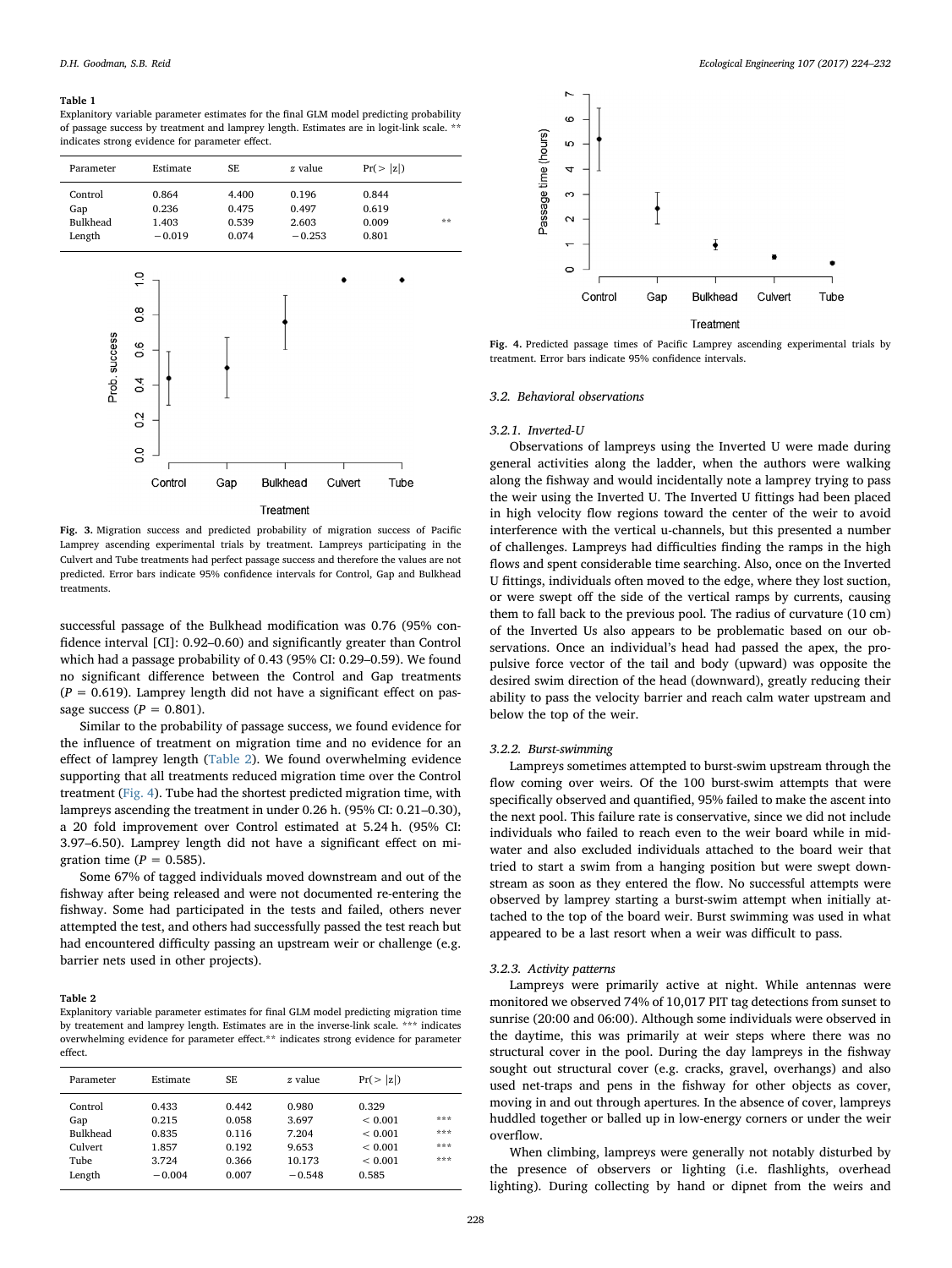bulkhead walls, lampreys did not immediately drop off when disturbed, but if there was considerable jostling of the attached lampreys or a few of them had been removed, climbing activity would often stop at that location for about 5 min before resuming. Lampreys tended to climb in areas where other lampreys were concentrated and followed routes that had been successfully followed by preceding individuals.

## 3.2.4. Climbing

Lampreys typically climbed to pass obstructions in moderate and high velocity areas where swimming was not effective (see Burst Swimming above). In the fishway, this involved moving around or over bulkhead walls, typically partially or completely out of water, or up vertical wooden weir walls. Lampreys also used climbing behavior to move up inclined tubes and culverts, which contained only partial flow (about 1 cm deep). Angular surfaces, such as 90° wall edges, metal lips or vertical u-channels were very difficult to pass, as were dry surfaces, all of which broke or limited suction. When climbing vertically on wooden walls, progress was blocked by jets at horizontal cracks between boards, where suction was lost and the force of the jet prevented the lamprey from moving its head past the crack. Within about 2/3′s body length of the water surface, lampreys were able to swim upward on a vertical surface to reach a suitable attachment surface. Once out of the water, climbing required consistent reattachment surfaces, or the lamprey would drop back. Climbing progress appeared to be most effective along a straight path that avoided orthogonal propulsion vectors, where posterior body movements were propelling the body in a different direction than the head, such as encountered at the apex of the Inverted U or going over the top of a wall.

#### 3.2.5. Exploratory behavior

Lampreys varied their behavior in response to passage challenges, seeking alternate routes over or around a barrier. At a difficult weir, individual lampreys would be observed trying to climb past the bulkhead wall, dropping off and seeking different paths over the same weir when they encountered difficulties. Individuals who had passed a section of the fishway but encountered a barrier (e.g. especially difficult step or one of the net-traps used in other projects) usually dropped back down the fishway, sometimes making multiple trips up the same reach. In some instances, tagged lampreys that had failed a particular experimental test reach or had dropped entirely out of the fishway were encountered in the fishway after the completion of trials. At a particular step, downstream of the test section, that typically overflowed slightly out of the ladder when a large intermediate pool backed up, lampreys followed overland paths directly over the wet bedrock/concrete to pass weirs before reentering the fishway further upstream.

#### 3.2.6. Impingement and entrainment

Pacific Lamprey were found, often dead, stuck in gaps, cracks and holes in boards where high velocity downstream flow had sucked them in, but where their body didn't fit through, had become lodged sideways, or was wrapped in other trapped debris. The high velocities near the holes exceeded their ability to burst-swim out of the zone of entrainment. These localized velocity features often occurred where the lampreys, on passing a weir, would swim towards the bottom expecting a low-velocity refuge on the upstream side of the weir or would engage in midwater searching behavior along the upstream weir face in otherwise relatively calm water. Similarly, at weirs with bottom gaps (experimental treatment, or caused by unseated boards, eroded bottom, or stuck debris) lampreys which passed over a weir and swam to the bottom appeared to be entrained by high-velocity, near-bottom flows that sucked them downstream before they could attach to the bottom and hold position. Even larger gaps, which lamprey might have passed, often contained enough entrained debris (e.g. sticks and rocks) that lamprey became entangled and could not extricate themselves in the high velocities. Similarly, during near-surface searching behavior within a pool, individuals that approached the outflow were often swept back over the downstream weir, negating their previous efforts to enter the pool.

## 4. Discussion

Problems with traditional weir and pool fishways − Our results support a growing body of literature indicating that fishways can be a substantial obstacle for upstream migration of adult lampreys [\(Moser](#page-8-12) [et al., 2002a; Keefer et al., 2009; Foulds and Lucas, 2013\)](#page-8-12). The weir and pool fishway was designed specifically to facilitate adult salmonid passage, as are most fishways in the Northwest, and Pacific Lamprey were not considered in its design. Lamprey passage efficiency has been found to vary within and among fishways and likely relate to with sitespecific operations or design features [\(Keefer et al., 2013\)](#page-8-19). Therefore the findings of our control (weir and pool) treatment may not be directly applicable to other fishways. However, several features common in fishways create difficulties for Pacific Lamprey attempting to ascend. These include high midwater velocities over the weirs, u-channels, acute angles and edges on potential climbing attachment surfaces, as well as gaps and orifices creating narrow high velocity jets that either form velocity barriers or entrain lampreys, transporting them further downstream.

Design flow velocities over weirs are typically higher than critical swimming speeds for lamprey (U<sub>crit</sub> 0.86 m/s; [Mesa et al., 2003\)](#page-8-20), preventing them from using swimming as a viable approach to moving through most fishways. This is strongly supported by our estimation of 95% failed attempts to burst swim past a single weir at flow velocities of 1 m/s. This result is likely related to a combination of factors besides strict velocity, including complex turbulence at weir drops, extended swim path (ca. 1.5 m), and relatively low temperatures (ca. 10 °C) during observations. [Kirk et al. \(2016\)](#page-8-21) found Pacific Lamprey successfully passed a single experimental weir (0.33–1.0 m length) without attachment at 1.2 m/s. They do not provide water temperatures. However, others have found that swimming performance and passage probabilities increased substantially at higher temperatures [\(Keefer](#page-8-19) [et al., 2013\)](#page-8-19). Regardless, the study fishway has fifty similar weirs to pass, and even were velocities somewhat lower than  $U_{\text{crit}}$ , they would likely represent a major challenge. When lampreys attempted to climb around existing weirs, they typically encountered sharp corners on concrete bulkheads or weir boards, angular vertical U-channels, and dry surfaces, all of which impede attachment and the use of climbing behavior ([Moser and Mesa, 2009\)](#page-8-4). In our experimental trials, less than half of the tested lampreys passed the 5-weir unmodified control treatment within one night, and those that did took over 5 h to do so. The test section represents approximately 1/15th of the total elevation change to pass the dam, which likely acts as a substantial filter preventing lamprey from reaching upstream habitats, although some do, based on Pacific Lamprey ammocoete populations above the dam ([Keefer et al., 2009\)](#page-8-22).

Passage capabilities of Pacific Lamprey may vary throughout a migration season, dependent on temperature, a factor which was not assessed in this study. Passage efficiency of Pacific Lamprey has been shown to vary with water temperature at Bonneville Dam on the Columbia River, with peak performance at higher water temperatures (15–18° C), well above those evaluated in this study [\(Keefer et al.,](#page-8-19) [2013\)](#page-8-19). This indicates that passage at Cape Horn Dam may improve later in the migration season, a factor that should be evaluated in future studies of the facility. Regardless, the passage efficiency estimates from this study are applicable to a time of peak lamprey migration at Cape Horn Dam, and we would recommend that designs accommodate lampreys throughout the expected range of temperatures encountered during a migration season.

All experimental treatments formally evaluated in this study outperformed the Control in one or both passage metrics. The Tube outperformed all other treatments, with perfect passage success and a 20 fold reduction in migration time when compared to the unmodified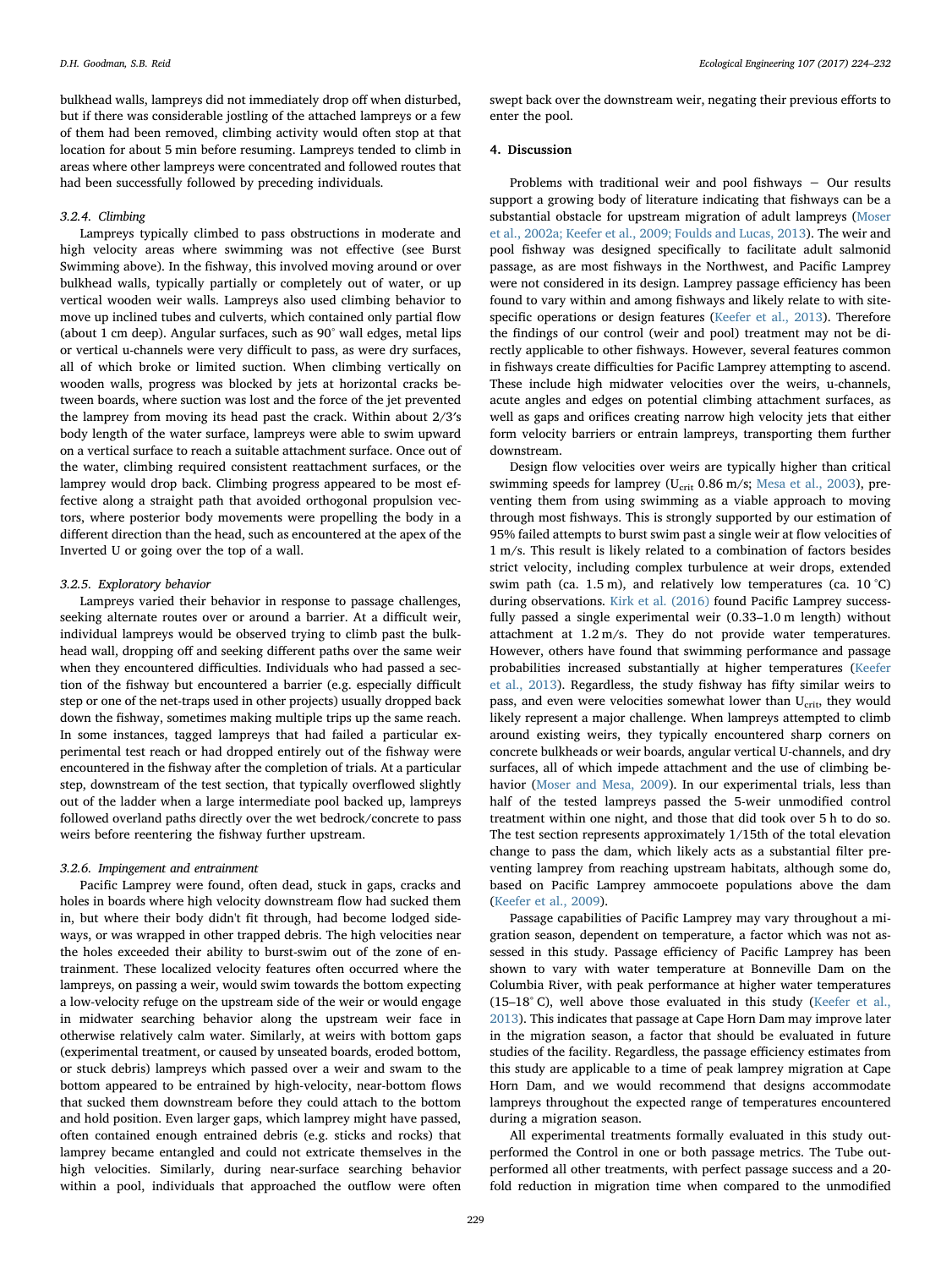weirs. Other studies have documented successful improvement in passage with lamprey specific fishways (e.g. [Moser et al., 2011\)](#page-8-23) however; our study represents the first use of smooth round-section tubing for the passage of Pacific Lamprey with broad applicability to improve passage at a wide range of man-made obstacles or fishways. Our experimental treatments included a 10 m tube with 10% slope. Future studies are planned to expand our understanding of the applicability of this treatment, including the effect of tube length, tube diameter and slope on the performance metrics. Benefits of this treatment for implementing passage at fishways include the use of materials that are readily available, low cost, and applicable to a variety of structure types. By providing a lamprey specific passage route, this treatment has minimal impact to the function and hydraulics of existing structures or hydrodynamic design criteria for new fishways. Assessments of approaches for guiding lamprey from the river into the tube are planned and critical to the successful implementation of this design.

The Culvert also performed well in our tests and have similar advantages to the straight tubes. This represents the first formal evaluation of lamprey passage performance within a culvert. Culverts can be fish passage impediments and reduce connectivity of riverine fish communities ([Favaro et al., 2014](#page-8-24)) and have been considered a potential threat to Pacific Lamprey that could interrupt or block access to upstream habitats ([Moser and Mesa, 2009\)](#page-8-4). Our results demonstrate that lampreys can ascend corrugated culverts during low flow conditions by climbing, as demonstrated by perfect passage success in our experimental trials. Corrugation design has been hypothesized to create difficulties for climbing Pacific Lamprey, with shorter wave length corrugations suggested to challenge lampreys due to the tighter corrugation curves and limitations in oral disk flexibility and/or attachment capabilities [\(Moser and Mesa, 2009; Stillwater Sciences,](#page-8-4) [2014\)](#page-8-4). In this study, the tested corrugation amplitude and width were less than that in culverts typically used in larger streams suitable for Pacific Lamprey ([Taylor and Love, 2003\)](#page-8-25). Nevertheless, we saw no evidence for a corrugation effect on passage success. We did observe a significant increase in migration time in comparison to the Tube, suggesting that corrugations somewhat increase migration time, which may be due to reduced climbing attachment efficiency or increased turbulence. However, it is also possible that some of the increased transit time may be due to a simple function of longer travel distance over the corrugations versus along a straight, smooth path in the Tube. In our case, the surface distance following the corrugations would be about 18% longer than a straight line smooth surface. Regardless, migration time in Culvert was still a substantial improvement over all other treatments, except Tube, and had 100% success rate. Furthermore, our results are likely a conservative estimate of corrugation effect, since culverts in most perennial streams within the distribution of Pacific Lamprey would have larger corrugation widths and broader curves (Stillwater [Sciences, 2014\)](#page-8-26).

Our results suggest lampreys can readily ascend corrugated culverts under low-flow conditions; however instream applications may still be obstacles to lamprey migration. At typical culvert installations, entrance conditions at the mouth of a culvert may have a substantial influence on lamprey passage success, particularly when the entry is perched and requires the ability to jump to enter the culvert. In addition, baffles are commonly installed as a low cost measure to improve fish passage at culverts; many include sharp angled structures installed along the bottom intended to diffuse velocities ([Favaro et al., 2014\)](#page-8-24), but may be an additional challenge for lampreys. The effect of higher streamflows, gradient and baffle designs on lamprey passage have not been assessed and should be further evaluated to elucidate the potential influence of culverts on lamprey distribution.

Bulkhead was the top performing within-fishway treatment tested in this study and outperformed the Control in both passage success and migration time metrics. This treatment was designed to provide a continuous, wetted attachment surface for climbing around weirs at or above the water surface. The benefit of the design is corroborated by

previous studies that improved passage efficiencies by rounding bulkheads and orifice entries [\(Moser et al., 2002b; Keefer et al., 2010](#page-8-27)). If implemented as a design feature in new construction, designs could easily be altered to meet target velocities for midwater fishes.

Gap outperformed Control for migration time but not passage success and was the poorest performing modification evaluated. The design was intended to promote burst-attach movement along the bottom under the weir boards. Burst-attach swim mode which is used by lampreys in higher velocities (above approximately 0.6 m/s) involves attachment to the surface followed by short burst-swimming to advance incrementally upstream against the flow ([Keefer et al., 2010\)](#page-8-8). However, water velocities near the bottom gaps  $(1.74-2.25 \text{ m/sec})$  reached levels that have been shown to increase attached holding behavior and approached velocities found to be a limit for burst-attach movement (2.5–3.0 m/s; [Keefer et al., 2009; Kirk et al., 2016](#page-8-22)). The vertical step just downstream of each weir-bottom gap may have added to the challenge for lampreys attempting to ascend this modification; however the step was rounded, extended 15 cm below the weir, extended lateral beyond the high velocity area and did provide an opportunity for attachment prior to the primary velocity challenge. Even when passable, high velocity pathways requiring burst-attach swimming may extract a high energetic cost to the individual, particularly when encountered repetitively in a fishway. The high velocities through the bottom gaps also eliminated resting areas at the bottom of pools between weirs and apparently entrained lampreys that had successfully entered the upstream pool, flushing them back downstream.

Previous studies have suggested that Pacific Lamprey passage capabilities are related to body length. [Keefer et al. \(2009\)](#page-8-22) observed smaller Pacific Lamprey to have shorter migration distances and ascend fewer fishways during their migration up the Columbia River. They suggested that passage capabilities might be related to length. However, in experimental assessments, our study and the results of [Kirk](#page-8-21) [et al. \(2016\)](#page-8-21) found no support for an effect of body size on the ability of lampreys to ascend obstacles. Therefore, we suggest the findings of [Keefer et al. \(2009\)](#page-8-22) can be explained by other factors, such as sizedependent energy reserves limiting long-distance migrations or maturation state ([Kirk et al., 2016](#page-8-21)).

#### 4.1. Recommendations

Successful design of passage facilities for Pacific Lamprey will ultimately include consideration of the behavior of the species, as well as its physical capabilities, and the needs of other species that use the fishway. Every facility will have its unique constraints and characteristics. Many fish passage facilities are already established along migration routes used by Pacific Lamprey. Unfortunately, many are actually unintended barriers to lamprey passage. In our experience, a crucial component of early design planning for retrofitting existing structures should be observation of lampreys attempting to use the existing facility: their timing, abundance, holding areas, and existing pathways (successful and unsuccessful), as well as an assessment of existing design or structural features which impede passage or may cause lamprey mortality. Based on the results of this study and experience gained during on-site observations, we provide the following considerations for designing or modifying fishways to improve passage success and migration time for Pacific Lamprey:

### 4.1.1. Behavioral considerations

- Preferred locomotion in low velocity water  $(< 0.6$  m/s) is efficient anguilliform swimming, typically near the bottom where velocities are lowest ([Reid and Goodman, 2016a, 2016b](#page-8-10)). A roughened bottom thickens the boundary flow region and decreases velocities.
- Preferred locomotion to pass high velocities or physical barriers is either 1) burst-attach swimming along a wall at, or just above, the surface, where water drag is substantially lower, or 2) subaerial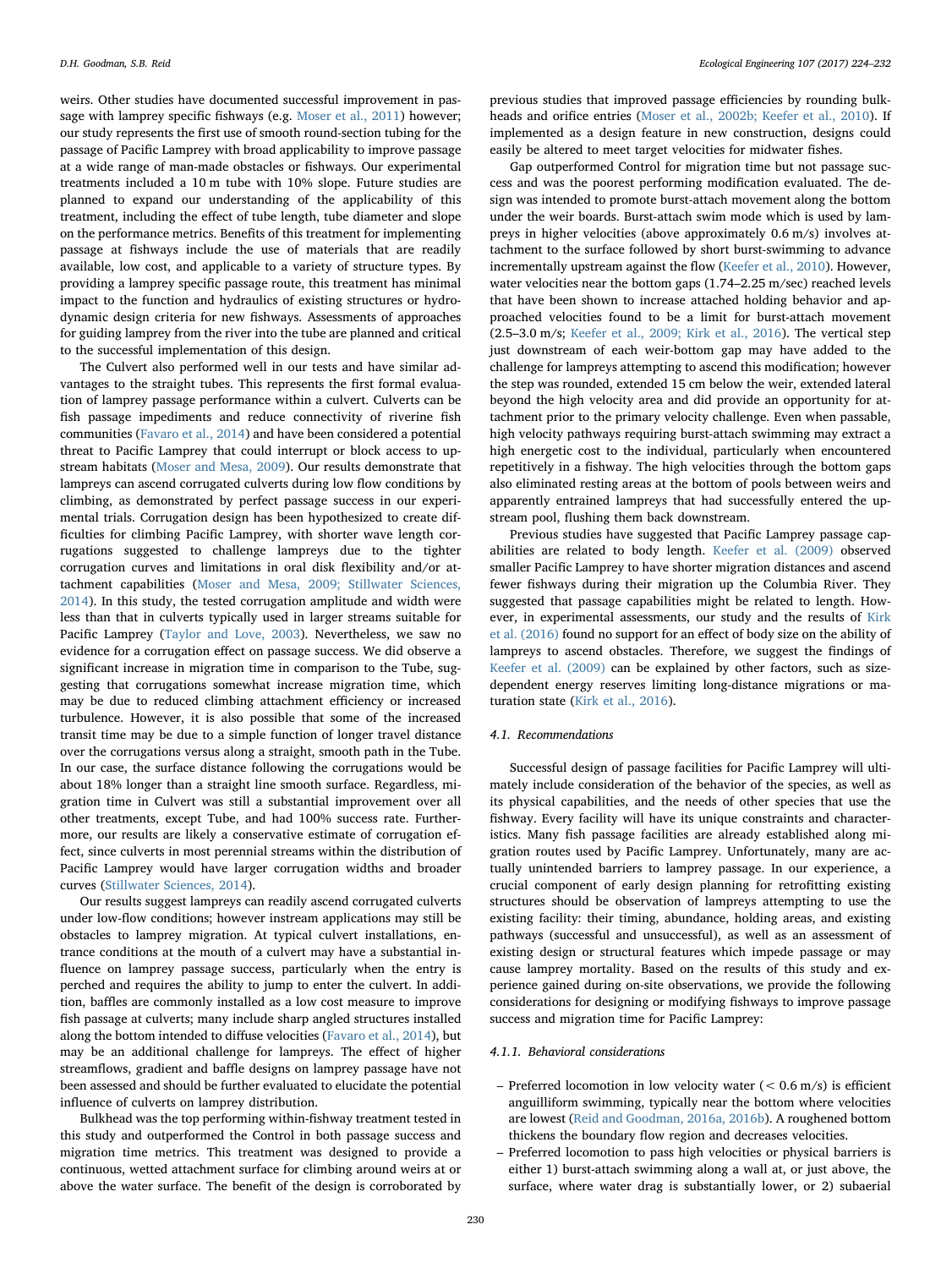climbing to pass around barriers.

- In unavoidable high-velocity flows, when a smooth surface is available (e.g. along the bottom or on a wall), Pacific Lamprey will use a burst-attach locomotion mode to move forward. However, this behavior is strenuous and only feasible for short distances. It is typically initiated at velocities over 0.6 m/s and becomes substantially less effective at higher velocities (2.4–3.0 m/s) and under turbulent conditions ([Keefer et al., 2010; Kirk et al., 2016\)](#page-8-8).
- Upon passing a barrier, lampreys typically swim down into deeper, presumably calmer water.
- Activity is primarily nocturnal, with lampreys seeking cover during day-time. Therefore, they may not be seen during day, underrepresenting actual activity at a fishway.
- When presented with a passage challenge, searching behavior allows lampreys to locate pathways without high attraction flows. We observed Pacific Lamprey exhibiting considerable exploratory behavior, both locally within a pool and broadly in the fishway, often heading back downstream when a difficult challenge was encountered. Similar searching behavior has been noted at the large Columbia River dams when approaching obstacles to migration [\(Kirk and Caudill, 2016\)](#page-8-28).

## 4.1.2. Preferred design features

- Midwater velocities under 0.6 m/s, preferably with near-bottom velocities approaching zero or under 0.1 m/s. Near-bottom velocities can be reduced by increasing surface roughness, while still allowing attachment surfaces.
- Smooth, wetted surfaces, with shallow flow or spray zones that provide wet climbing attachment surfaces, allowing lampreys to climb around velocity barriers.
- Large radius curves at corners ( $\geq 10$  cm) to provide a continuous surface for reattaching during climbing without angular features.
- Extended platform space beyond corners (horizontal or vertical) to avoid conflicting direction of body propulsion. Once an individual's head has passed a curve, the propulsive force vector of the tail and body (upward) is no longer aligned with the head direction, making climbing more difficult. Continuing the horizontal platform above a climb out at about 90° to a full body length (ca. 60 cm) allows the lamprey to align its body before redirecting itself into the subsequent pool.
- In proximity to high velocity areas, the edges of climbing surfaces should incorporate a low fence to keep lampreys from inadvertently falling off. Climbing often involves lateral searching as well as vertical climbing and the climb path is inherently irregular, with reattachment points off the center-line of movement.
- In consideration to inherently different approaches that lampreys use to pass physical and velocity barriers, it is worth considering a dedicated pathway for lampreys that avoids the need to adapt existing fishway features designed for other fishes. Such a route can often be established at relatively low cost and has the benefit of specifically meeting the needs of lampreys. A separate pathway can also more easily incorporate lamprey-oriented monitoring equipment.
- If a separate pathway is established for lampreys, it may be worthwhile to adapt the entry of the fishway to prevent entry by lamprey, avoiding wasted energetic cost expended in attempting to pass or explore the main fishway. This will ultimately reduce the time spent by lampreys searching for a more suitable pathway.

#### 4.1.3. Design features to avoid

– Gaps and orifices, either in or along bottom of weir, which can entrain and trap lampreys with high velocity near-field flows. Gaps can also entrain debris which reduces aperture size and can entangle entrained lampreys, preventing them from passing downstream.

- Sharp corners and edges that break suction, force lampreys off the climbing surface or prevent reattachment. This includes u-channels used for retaining weir boards and angular lips on walls.
- Grates or porous surfaces that prevent suction attachment.
- Gaps and orifices, either in or along bottom of weirs that produce high velocity pathways requiring extended burst-attach swimming. These can cause extended attachment times or approach the limits of burst-attach capabilities, while increasing energy expenditures.
- High velocity corridors without alternative routes suitable for lamprey passage.
- It is important to note that a single feature that prevents passage at any point along the pathway can render a fishway ineffective for lamprey. This can be as minor as a single 1 m reach exceeding 1 m/s without attachment points, a U-channel imbedded in the wall and bottom in higher velocity, or a 2 cm angle-iron lip at the top of a climbing surface.
- Fishway designs should promote through-passage by lampreys by minimizing areas suitable for holding (e.g. complex cover, burrowing substrate and off-channel refuges). Adult Pacific Lamprey have been observed holding and even over-summering in the Cape Horn fishway. Onsite fishway management staff also observe adult Pacific Lamprey emerging from fishway pools annually during late summer fishway dewatering and maintenance. Sometimes individuals do not appear until several days after lowering water levels and typically in locations where sand and gravels accumulate or where cracks in the concrete exist (S. Harris, California Department of Fish and Wildlife, personal communications). Apparently, these individuals are over-summering to spawn the following spring, as they are observed outside of the typical spring migration period.

#### 4.2. Conclusions

Anthropogenic barriers that restrict upstream movement has been recognized as one of the primary threats to migratory lamprey populations worldwide. Improving connectivity to reaches above barriers returns lampreys to their historical range and increases available spawning and rearing habitat. It can also improve population resilience though access to the broader riverscape, including greater dispersion of spawning and rearing areas, increased diversity of habitat, improved water quality conditions and typically cooler temperatures at higher elevations and varied aquatic species assemblages [\(Fausch et al., 2002](#page-8-29)). The return of lampreys to upstream reaches also reestablishes their lost ecological roles, including as sediment engineers, bioturbators, filter feeders, cyclers of primary productivity, prey and transporters of marine nutrients ([Close et al., 2002\)](#page-8-30). However, the majority of existing fishways, which are generally designed for other species, perform poorly for lamprey. Incorporation of the needs of lamprey into existing and future fishways will alleviate this threat and help ensure the longterm survival of these species. The lamprey behaviors, passage performance at design elements, and recommendations to improve upstream passage at barriers developed in this study are directly applicable to other locations and other fishway types. Although not all lampreys share the climbing ability of Pacific Lamprey, many of the issues addressed here can be applied to other at-risk migratory lampreys as well.

## Acknowledgements

Many individuals contributed to the success of this project. In particular, we would like to thank Scott J. Harris from California Department of Fish and Wildlife on the ground support of this project and Pacific Gas and Electric Company for use of the experimental facility. Kurt Steinke of U.S. Fish and Wildlife Service was instrumental in assisting with the constructing the telemetry antennas. Jen Edgar and Amanda Ekstrand from California Department of Fish and Wildlife and Vincent DiMarzo from the Wiyot Tribe provided field assistance. This manuscript benefited from the thoughtful reviews of Chris Caudill of